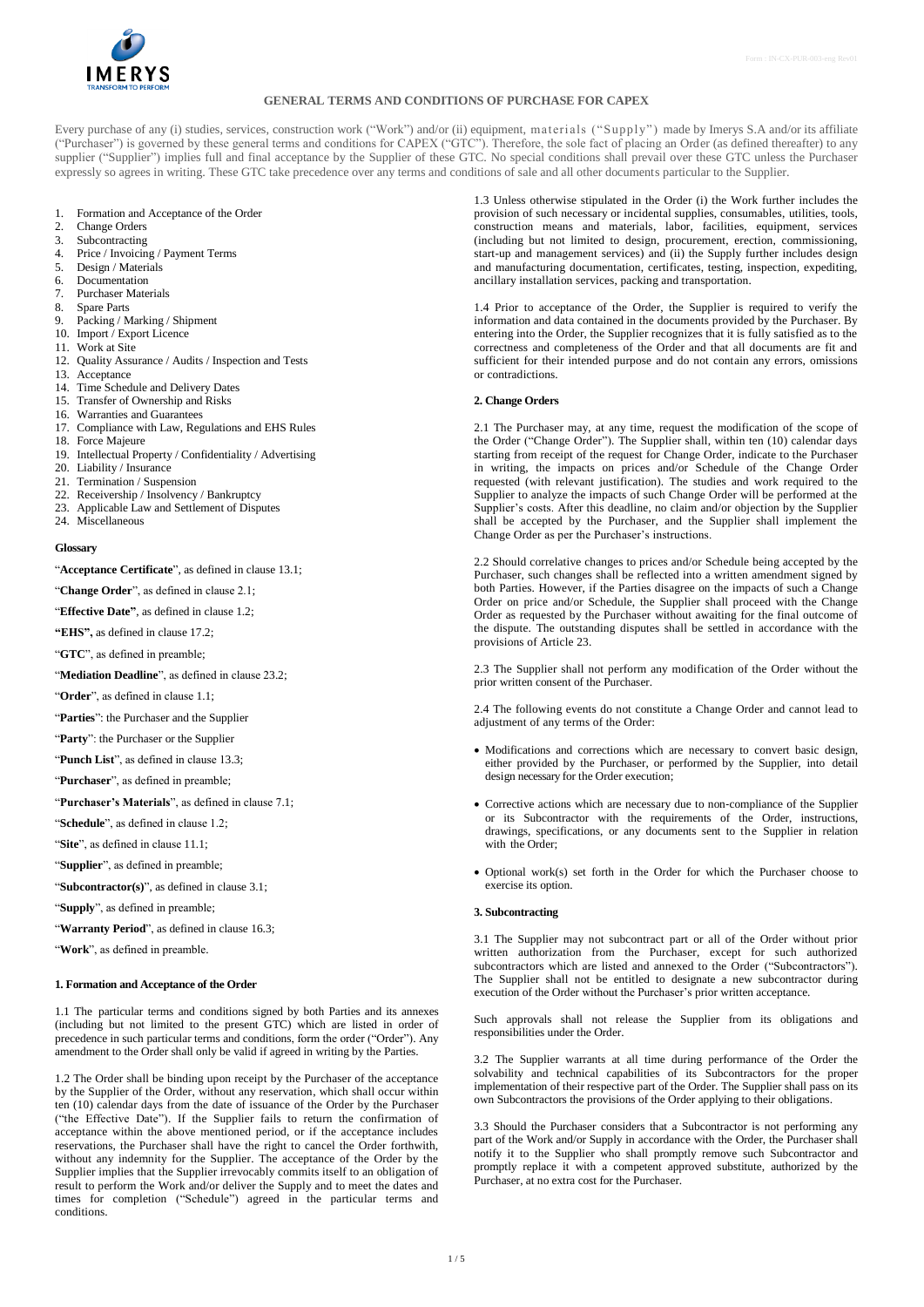# **4. Prices / Invoicing / Payment Terms**

4.1 The prices indicated in the Order are firm and final, not subject to any escalation or indexation and inclusive of all taxes, expenses and charges incurred by the Supplier for performance of the Order. The inclusion or exclusion of VAT is specified in the particular terms and conditions.

4.2 For each installment, the related invoice shall be sent to the Purchaser according to the procedure agreed in the Order, together with the documents justifying the invoiced amount and the Order reference number. The invoices shall be issued in the currency specified in the Order.

4.3 Failure to comply with the instructions set forth in the Order entails rejection of the invoices.

4.4 The Supplier"s issuance of its last invoice for the balance of the total amount of the Order (including changes) shall be construed as an acknowledgement of full settlement on its part.

4.5 Upon satisfactory fulfillment of the Supplier"s obligations, the Purchaser shall pay, by bank transfer, the undisputed invoices within the time specified in the Order. Disputed invoices rejected by the Purchaser shall be corrected by the Supplier and resubmitted to the Purchaser for payment.

4.6 The Purchaser shall have the right to offset, from any invoice, any amount due by the Supplier to the Purchaser under the Order.

4.7 The Supplier shall safely keep and cause its Subcontractors to keep in accordance with generally accepted accounting practice, accurate detailed records and accounts pertaining to the performance of the Order, including personnel records, correspondence, receipts, vouchers, memoranda, computerized data and such other information necessary for an accurate audit and verification of any reimbursable costs, for the duration of the Order and for a period of five (5) years following expiry or termination of the Order.

## **5. Design / Materials**

5.1 The Work and/or Supply shall be carried out according to the Supplier"s design, on the basis of the Purchaser's specifications and/or drawings. The Supplier shall take full responsibility thereof and satisfy all requirements (including but not limited to quality and performance) set forth in the Order.

5.2 Should the design of the Work and/or Supply be imposed by the Purchaser, the Supplier shall be responsible for verifying it, and if necessary, for correcting and/or completing it.

5.3 The Supplier shall be responsible for procuring the materials in compliance with the applicable regulations to the Order, concerning the origin and conformity of the Work and/or Supply components. The Supplier is responsible for the completeness and accuracy of the certificates.

5.4 The Supplier shall provide all necessary deliverables, in native format or as otherwise agreed by the Parties, including but not limited to procedures, data sheets, drawings, diagrams, calculation notes, models, document and material lists, technical dossier, certificates, inspection and test records, for design, fabrication, importation, operation and maintenance of the Work and/or Supply.

### **6. Documentation**

6.1 The delivery of the Work and/or Supply shall include the receipt by the Purchaser of all documentation as stipulated in the Order and the documentation required by the laws and regulations. Such documentation will be supplied in electronic form and native format as requested in the Order.

6.2 The review and/or approval of Suppliers' documentation by the Purchaser shall not relieve the Supplier from its contractual obligations

## **7. Purchaser Materials**

7.1 The Purchaser may provide free issued materials and equipment ("Purchaser"s Material") to be incorporated into the Work and/or Supply and/or to be used for the performance of the Order. The Purchaser's Material entrusted to the Supplier shall remain the exclusive property of the Purchaser and shall not be assigned, pledged, mortgaged, charged or put in another position where the Purchaser's property is prejudiced. All documentation and certificates related to the Purchaser's Material and issued by the Purchaser to the Supplier, shall be incorporated and consolidated by the Supplier in its documentation that has to be provided by the Supplier in accordance with the Order.

7.2 Prior to execution of the Order, the Supplier shall ensure the consistency between the Work and/or Supply and any Purchaser's Material. The Supplier shall also:

immediately perform a visual examination of the Purchaser's Material upon receipt and confirm receipt of the Purchaser's Material within fortyeight (48) hours by submitting a copy of the preliminary packing list to the Purchaser;

- perform a detailed inspection of the Purchaser"s Material within one (1) week from the date of receipt:
- immediately notify the Purchaser, in any case less than three (3) working days from the date of the inspection, any missing item, non-conformance or damages discovered during such examination or inspection.
- should the Purchaser"s Materials be incorporated in the Work and/or Supply at another location than the Site, the Supplier shall (i) take care of the temporary importation of the Purchaser"s Material, provide the necessary documents to customs and arrange all custom clearance so that the Purchaser avoids any local import tax and (ii) inform the Purchaser promptly in case of change of the importation procedure related to the Purchaser's Material.

7.3 Should the Supplier not notify any such missing item, non-conformance or damages to the Purchaser that has been discovered or reasonably ought to have been discovered within the above mentioned period, any and all costs incurred by the Purchaser in consequence thereof shall be borne by the Supplier.

7.4 From the day the Purchaser"s Material is put at the Supplier"s disposal and at all time during performance of the Order, the Purchaser"s Material shall remain under the Supplier's care and custody and the Supplier warrants that it shall be:

- kept secure and safe;
- stored in good order and condition, within a covered storage area, free of charge, and subject to regular inspection and good store-keeping practices in order to minimize deterioration and contamination;
- handled, stored and maintained according to the Purchaser's requirements;
- insured against all risks of deterioration;
- kept separate from the Supplier's own materials or that of any third party, be properly inventoried, and bear very legibly the mark of the Purchaser ;
- used solely for the purpose of performance of the Order.

7.5 If applicable, the Purchaser"s Material shall be returned promptly upon the Purchaser's request or at the end of performance or termination of the Order, in the same state as it was handed over to the Supplier.

# **8. Spare Parts**

8.1 The Supplier shall ensure the availability of necessary spare parts as further described in Article 8.2 and special tools for the maintenance of the Supply for a period of ten (10) years from the Order date.

8.2 In the Order, the Supplier shall provide the Purchaser with a priced preliminary list of recommended spare parts, including (i) spare parts for two (2) years operation, (ii) wear and repair parts having a useful life of less than one (1) year, and (iii) long lead spares critical to the operation of the Supply. The Supplier shall provide the final list of spare parts not later than one (1) month before the delivery of the Supply. All prices and delivery time shall be reasonable and equivalent to those offered by the Supplier to its other customers.

8.3 The Supplier shall provide all the necessary information (such as, but not limited to reference number, manufacturer name and contact), so that the Purchaser can purchase the spare parts from the market. This provision does not apply for such spare parts which are actually manufactured by the Supplier.

## **9. Packing / Marking / Shipment**

9.1 The Supplier shall take all measures necessary to protect the Supply from bad weather, corrosion, loading incidents, storage constraints and other risks linked to the transportation means and the Supplier shall accordingly adapt the packaging of the Supply.

9.2 Marking and shipping instructions will be specified by the Purchaser upon receipt of the preliminary packing list proposed by the Supplier.

9.3 The packing, marking and loading of the Supply shall be carried out in  $\alpha$  accordance with the local regulations at the place of transit and/or of use, at the cost and risk of the Supplier. Where applicable, the Supplier shall meet the legal and regulatory obligations concerning the transport of dangerous materials. The marking shall include all the information required for identifying the Supply, particularly the Order reference number, the name of the Purchaser, the type of Supply, the quantities, the weights, the packing number with reference to the packing list and the name of the carrier.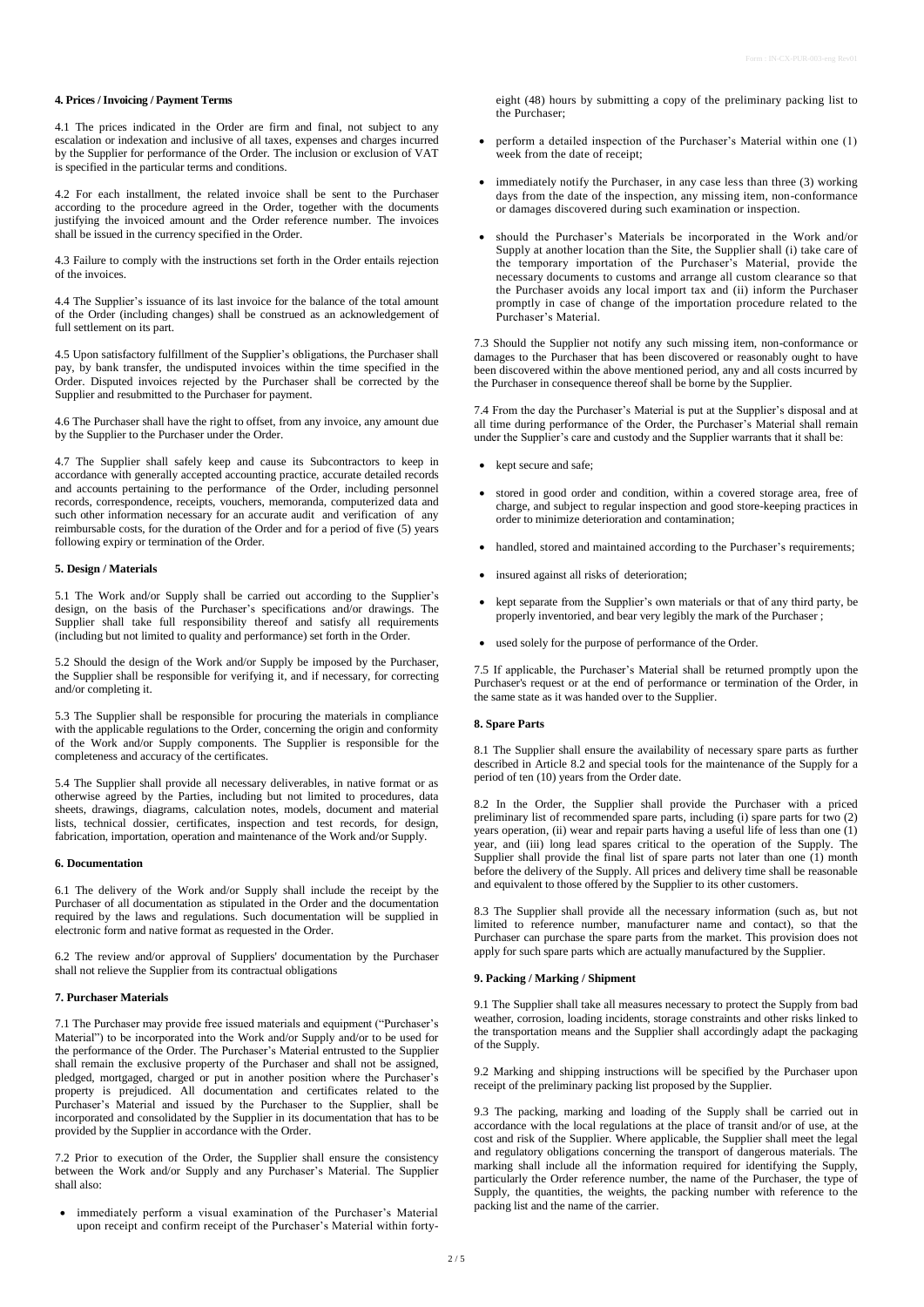9.4 The Supplier shall be liable for any damage to the Supply or cost borne by the Purchaser due to defective or inappropriate packing.

9.5 The Supplier shall send to the Purchaser via email one (1) copy of the delivery voucher before shipment and no Supply shall be shipped prior to the issuance by the Purchaser of a release note for shipment. If the delivery is not made at the agreed place, or within the agreed period of time, all costs incurred in connection with dead freight, demurrage, warehousing, insurance and/or any other costs to ensure delivery shall be borne by the Supplier, as well as associated costs incurred by the Purchaser.

9.6 Early or partial deliveries can only be carried out with the Purchaser"s prior written consent.

9.7 Unless otherwise stipulated in the Order, the Supply shall be delivered DDP (Delivery Duty Paid) at Site according to the ICC Incoterms (2010 edition).

# **10. Import / Export License**

10.1 The Supplier shall be responsible for identifying if any export license is required at and to any places where the Work and/or Supply shall be performed, for any parts of the Supply, including import licenses for any materials and/or tools used by the Supplier.

10.2 Where compulsory, the Supplier shall obtain such import/export licenses from the relevant authorities at its own costs. The Supplier shall take all necessary measures to ensure that all export/import licenses and shipping documentation are arranged and issued in a timely manner consistent with the constraints of the Order.

10.3 The Supplier shall provide the Purchaser with all necessary documents for the Purchaser to obtain customs clearance for the exportation of the Work and/or Supply or re-exportation, if agreed, of any part of the Work and/or Supply.

# **11. Work at the Site**

11.1 The Supplier shall keep the Purchaser"s site ("Site") clean and shall remove from the Site all equipment, scaffolding, temporary structures, debris and other items that belong to it or are in its custody as soon as these are no longer necessary for the execution of the Order. All wastes generated by the Supplier during the execution of the Order shall be removed and eliminated in strict compliance with the rules of occupational safety, health and the environment in force at the Site and at the Supplier's cost.

11.2 The Supplier shall assign the execution of the Order to competent and qualified personnel, which is properly employed and registered as required by the regulation at the Site. The Supplier"s representative at the Site shall be fluent in the official language of the Site and shall speak sufficiently well English.

11.3 The Supplier"s personnel assigned to the performance of the Order shall under all circumstances remain under the hierarchical and disciplinary authority of the Supplier. The Supplier shall remain the effective employer and, as a consequence thereof, shall be solely responsible for the Work performed and/or Supply delivered by said personnel.

11.4 The Purchaser shall have the right to immediately proceed to the eviction from the Site of any employee of the Supplier or of its Subcontractors who does not respect the applicable laws or the Site rules and regulations.

11.5 The Supplier warrants that it complies with the provisions of the applicable laws related to the employment and conditions of works and therefore agrees to provide to the Purchaser any statement and documents as may be required by the applicable laws. The compliance by the Supplier with the provisions of this clause is an essential obligation of the Supplier.

## **12. Quality Assurance / Audits / Inspection and Tests**

## 12.1 Quality assurance.

12.1.1 The Supplier shall provide, maintain and observe for the duration of the Order a complete quality assurance system and set up a suitable organization securing the various related functions.

12.1.2 Throughout the performance of the Order, the Supplier shall give the Purchaser and/or its representative free access, at any time, to any place where part of the Work and/or Supply is being performed, including at Subcontractor's premises.

## 12.2 Audits.

12.2.1 During the performance of the Order, the Purchaser is entitled to carry out by its own specialists or by a designated third party progress, technical, quality, processes and/or safety audits in respect of the Order. The Purchaser shall be entitled to instruct the Supplier to perform adjustments as may be required by said audit expert(s) to comply with the requirements of the Order, at the Supplier's cost.

12.2.2 During any visits of the Purchaser or on behalf of the Purchaser, the Supplier shall grant the necessary assistance, and supply the necessary documentation to the visitor to enable him to monitor the progress of the Work and/or Supply and to ascertain that the materials used, and the method of performing the Work and/or Supply, meet the requirements of the Order. The Supplier shall bear all costs associated with providing such assistance.

12.2.3 The Purchaser may propose remedy actions and/or execute by itself such remedy plan if it deems that the Supplier's corrective measures are not satisfactory. The resulting costs shall be borne by the Supplier.

## 12.3 Inspection and tests.

12.3.1 At any time, the Purchaser may inspect the premises where the Work and/or Supply are performed. In case inspection takes place in the Supplier's premises or in its Subcontractor's, the Supplier shall provide to the Purchaser safety and protective clothing, as required, including but not limited to safety boots, hard hats, goggles and gloves.

12.3.2 The inspection and its results shall not relieve the Supplier of the responsibility to perform the Work and/or Supply in such a manner which conforms to the specifications nor shall it relieve the Supplier of the responsibility to provide its own quality control and in-house inspection of the Work and/or Supply. Test reports, if required, shall be submitted by the Supplier to the Purchaser at the time of inspection.

12.3.3 The costs for the inspection and testing of the Work and/or Supply are deemed to be included in the Order. Any and all extra costs of the Purchaser attributable to additional inspections due to the Supplier"s failure under the Order will be borne by the Supplier.

# **13. Acceptance**

13.1 Upon completion of the Order, a written acceptance certificate ("Acceptance Certificate") shall be issued by the Purchaser upon the Supplier"s request in writing.

13.2 Acceptance of the Work and/or Supply shall occur following verification by the Purchaser that the Work and/or Supply conforms to the Order and, where applicable, following receipt by the Purchaser of the documents relating to the Work and/or Supply (including material certificates, drawings and final documentation) and more generally receipt of all documents that have to be delivered in accordance to the Order.

13.3 If the Purchaser believes that any of the Supplier"s obligations under the Order have not been fulfilled, it shall notify the Supplier in writing of the tasks which remain to be finished ("Punch List"). The Supplier shall then complete all outstanding tasks in accordance with the Punch List, prior to the issuance of the Acceptance Certificate.

13.4 The issuance of the Acceptance Certificate shall not relieve the Supplier from its responsibility for the proper execution of the Order.

13.5 Should the Work and/or Supply not conform to the requirements of the Order, the Purchaser reserves the right, without prejudice to its other rights under the Order or at law, to either (i) reject all or part of the Work and/or Supply or (ii) require the Supplier to make good any defect or deficiency at its own costs and in the period of time defined by the Purchaser, or (iii) accept all or part of the Work and/or Supply against application of a corresponding price reduction of the Order.

13.6 Any Supply that is totally or partially rejected shall be taken back by the Supplier, at the Supplier's costs, within eight (8) calendar days following receipt of the notice of rejection and the Supplier shall reimburse all sums already paid by the Purchaser in connection with the rejected Supply. Title to the rejected Supply, as well as care and custody of the same shall automatically be transferred back to the Supplier, unless otherwise notified by the Purchaser.

#### **14. Time Schedule and Delivery Dates**

14.1 Time is of the essence. The Supplier shall perform the Order as per the Schedule. Should the progress be behind the Schedule, the Supplier shall notify in writing the Purchaser of the same and the Supplier shall take the necessary actions to remedy such delay within the time specified by the Purchaser.

14.2 In any case where the Supplier fails to deliver all or part of the Work and/or Supply as per the Schedule, the Purchaser shall have the right to apply liquidated damages for delay. The amount of the liquidated damages shall be specified in the Order. They can be offset from amounts due by the Purchaser to the Supplier under the Order.

14.3 These liquidated damages shall constitute a genuine pre-estimate of the loss incurred by the Purchaser due to such delay. However, the payment by the Supplier of these liquidated damages shall not affect the Purchaser's right to (i) claim for the additional losses incurred by the Purchaser as a consequence of such delay, if such losses exceed the pre-estimated amount, and/or (ii) cancel the Order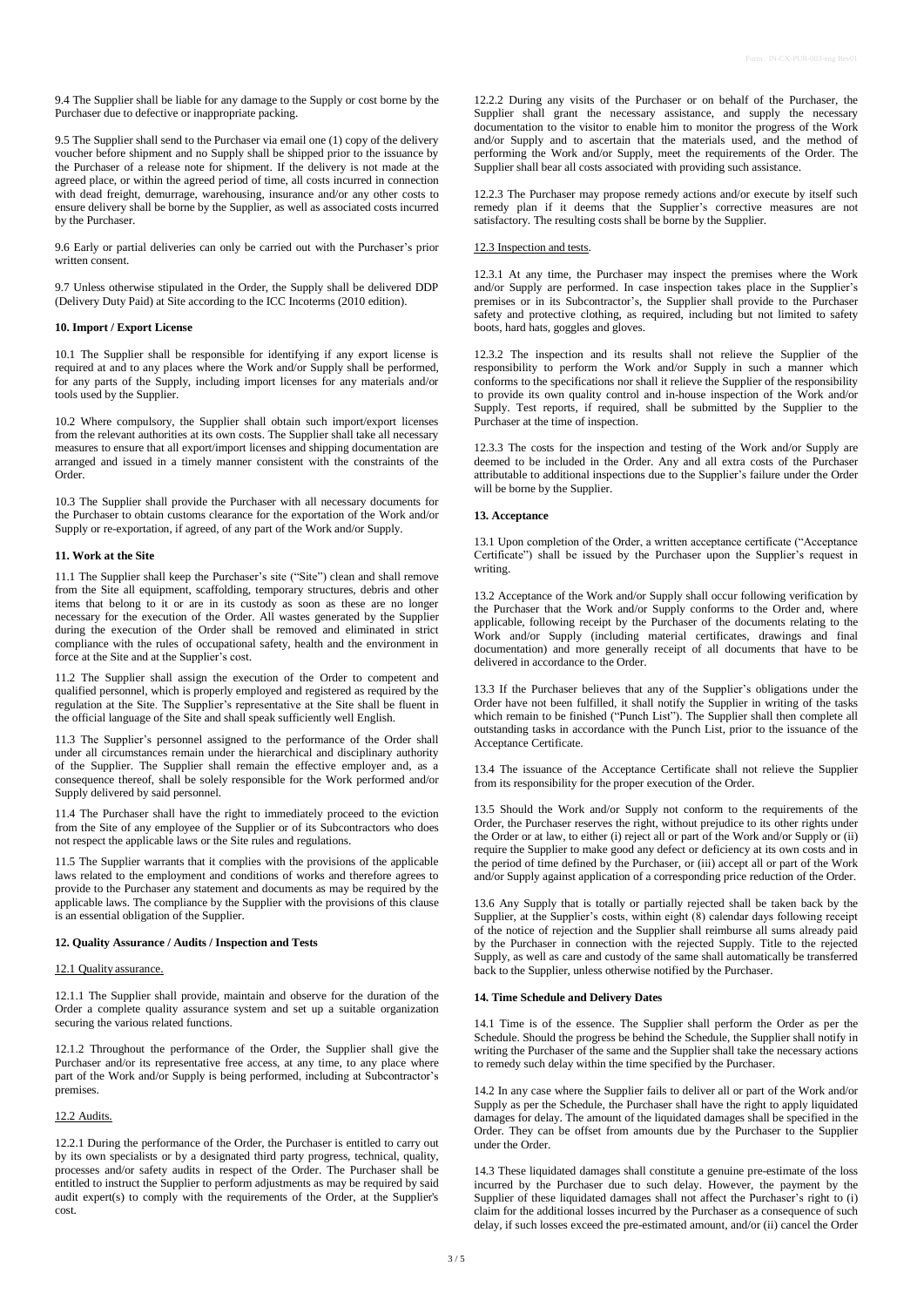for the Supplier"s default or (iii) request reimbursement of sums already paid by the Purchaser under the Order.

14.4 The application of liquidated damages shall not release the Supplier of its obligation to diligently complete the Order or from any other obligations and liabilities under the Order or at law.

## **15. Transfer of Ownership and Risks**

15.1 The Work and/or Supply and parts thereof shall become the property of the Purchaser as soon as such are ordered by the Purchaser and identifiable as being attributed to the Order, notwithstanding the phase of progress (such as in the course of manufacturing, welding, transportation, installation) and any payment considerations. The Supplier waives any right of recourse to any retention of title clause not expressly agreed by the Purchaser.

15.2 The Supplier guarantees that the Work and Supply is free of any lien, encumbrance or pledge.

15.3 The Supplier shall ensure that its Subcontractors are imposed the same obligations than the ones set forth above.

15.4 The Supply shall remain under the Supplier's care and custody until delivery to the Purchaser as per the Incoterms defined in the Order.

## **16. Warranties and Guarantees**

16.1 The Supplier shall perform the Order with all proper skill and care, in accordance with good engineering and manufacturing practices and the state of the art, and in compliance with the Order, laws and regulations, industrial standards and rules applicable on Site.

16.2 The Supplier warrants that the Work and/or Supply, including associated documentation, is new, unused, free from errors, defects or failures, fits for the intended purpose, of good quality and workmanship and meets the description and specifications referred to in the Order. The Supplier further guarantees that the Work and/or Supply shall meet the performance criteria defined in the Order. The same guarantees shall apply in case if the Supplier is in charge of supervising the assembly or installation of the Work and/or Supply performed by a third party contractor.

16.3 The above warranties apply for a period of twenty four (24) months starting from the issue date of the Acceptance Certificate or thirty six (36) months from the actual delivery date, whichever comes first ("Warranty Period").

16.4 If the Work and/or Supply does not meet the above warranties, the Purchaser may, at its option, either require the Supplier to repair or to replace the Work and/or Supply, at the Supplier's costs, or if the Supplier does not do so within seven (7) days from the date of the Purchaser's request or within the period specified by the Purchaser, take appropriate measures to arrange the same itself or through a third party. In any event, the Supplier shall bear all costs of any replacement and/or repair of the Work and/or Supply, including but not limited to travel expenses, dismantling and returning the Supply to the factory, material and labor, production stoppage, without prejudice to any other rights or remedies the Purchaser may have.

16.5 Reworks shall be performed within the period requested by the Purchaser, having regard to the urgency of the situation and in such a manner so as to cause minimum disruption in the use of the Work and/or Supply. Any replacement or repair of the Work and/or Supply under warranty shall give rise to a new warranty for a period of twenty four (24) months from the date of the Purchaser's acceptance of the repaired or replaced Work and/or Supply.

16.6 Maintenance work executed by the Purchaser during the Warranty Period shall not affect the validity of the above-mentioned warranty conditions.

## **17. Compliance with Laws, Regulations and EHS Rules**

17.1 The Supplier and its Subcontractors, shall comply with the Purchaser"s Code of Ethic and Business Conduct to be found on: [http://www.imerys.com,](http://www.imerys.com/) which the Supplier and its Subcontractors acknowledge having read and adhere to.

17.2 The Supplier shall comply and ensure that its employees and its Subcontractors comply with social, environment, health and safety ("EHS"), rules specified by laws, international treaties and all applicable local regulations. The Supplier shall accordingly implement an EHS management system under the highest EHS standards in all aspects of the work.

17.3 The status of such EHS management shall be reported in the monthly progress report and shall be performed in a proper, systematic way based on established standards and safety objectives. Management of EHS includes, without limitation, activities related to the prevention of (i) fatalities, injuries and occupational diseases, (ii) damage to the environment, (iii) damage to property, (iv) unscheduled down time.

17.4 The Supplier acknowledges that it is aware of all applicable rules or regulations, including Site rules, when Site activities are involved, and the Supplier declares that it has all permits, licenses, rights, approvals and authorizations required for the performance of the Work. The Supplier shall provide all necessary permits and authorizations to the Purchaser prior the beginning of the Site activities.

17.5 The Supplier shall bear all financial and/or administrative consequences incurred by the Purchaser, as a result of the Supplier"s failure to abide by the above mentioned laws and regulations, and the Purchaser shall have the right to terminate the Order for the Supplier"s default in accordance with Article 21 hereof.

#### **18. Force Majeure**

18.1 The Parties shall not be liable for non-performance of all or part of their obligations where such non-performance results from the occurrence of a case of Force Majeure. Force Majeure is an event which is not within the affected Party's reasonable control and could not be prevented, avoided or removed by the affected Party and which causes such Party to be delayed, in whole or in part, or unable to, partially or wholly, perform its obligations, such as (without limitation) riots, fires, floods, wars and embargo. The Party affected by an event of Force Majeure shall immediately notify the other Party of the situation by email confirmed by registered letter with acknowledgment of receipt, with proper documentary evidence. The affected Party shall make every effort to mitigate as far as possible any adverse effect arising from this situation. The following events shall not be considered as cases of Force Majeure: strikes, implementation of the Order which is particularly difficult or onerous, potential delays in the supply of products or of raw materials.

18.2 Force Majeure shall only relieve the affected Party from its contractual obligations to the extent and for such period as the said Party is prevented from performing those obligations.

18.3 If such an event results in the suspension of the performance by the affected Party of its obligations for a period exceeding sixty (60) days or another period of time agreed by the Parties, any Party may terminate the Order, without any compensation being due to either Party.

18.4 Each Party shall bear its own costs resulting from the occurrence of a Force Majeure event.

## **19. Intellectual Property / Confidentiality / Advertising**

19.1 The documents, drawings, documentation as well as all other information prepared or disclosed by the Purchaser shall be and remain the Purchaser's properties and are deemed confidential, whether or not marked as such. The Supplier may not use or disclose the same to any third party without the Purchaser's prior written approval, and the Supplier agrees to disclose it only to its respective employees, consultants and Subcontractors only on a need-to-know basis, to the extent necessary for the execution of the Order and only if such employees, consultants and Subcontractors are bound by confidentiality provisions no less restrictive than those set forth in these GTC.

19.2 The Purchaser acknowledges that the Supplier"s confidential information, marked as such, may not be used or disclosed to any third party without the Supplier's prior written approval. However, such approval shall not be necessary in case of disclosure by the Purchaser to its own employees, consultants and subcontractors on a need-to-know basis, to the extent necessary for the execution of the Order.

19.3 Each Party shall retain any right, title or interest in its respective intellectual property rights that have been developed, acquired or obtained prior to the Effective Date of the Order. The Purchaser shall, however, be granted an irrevocable, worldwide, perpetual, non-exclusive, royalty-free license, with the right to grant sub-license, to copy and use the Supplier"s intellectual property to the extent necessary or desirable for the Purchaser to use the Work and/or Supply.

19.4 Any intellectual property which arises in furtherance of the performance of the Order shall vest wholly and exclusively in the Purchaser. No further compensation shall be due by the Purchaser for the transfer of the above mentioned intellectual property rights, either to its inventor, or to the Supplier.

19.5 The Supplier declares that any and all intellectual property rights relating to the Work and/or Supply are either the exclusive property of the Supplier or subject to a license granted to the Supplier by a third party holding these rights, under conditions allowing the Purchaser to freely use and/or transfer the Work and/or Supply.

19.6 Consequently, the Supplier shall indemnify and hold harmless the Purchaser against any and all claims, costs, damages, expenses or legal actions by third parties in connection with any actual or alleged infringement of intellectual property rights in relation to the Order. If, in the opinion of the Purchaser, the Work and/or Supply carries a risk of claim or legal action, the Supplier shall take all steps necessary to ensure that such risk of infringement is eliminated,